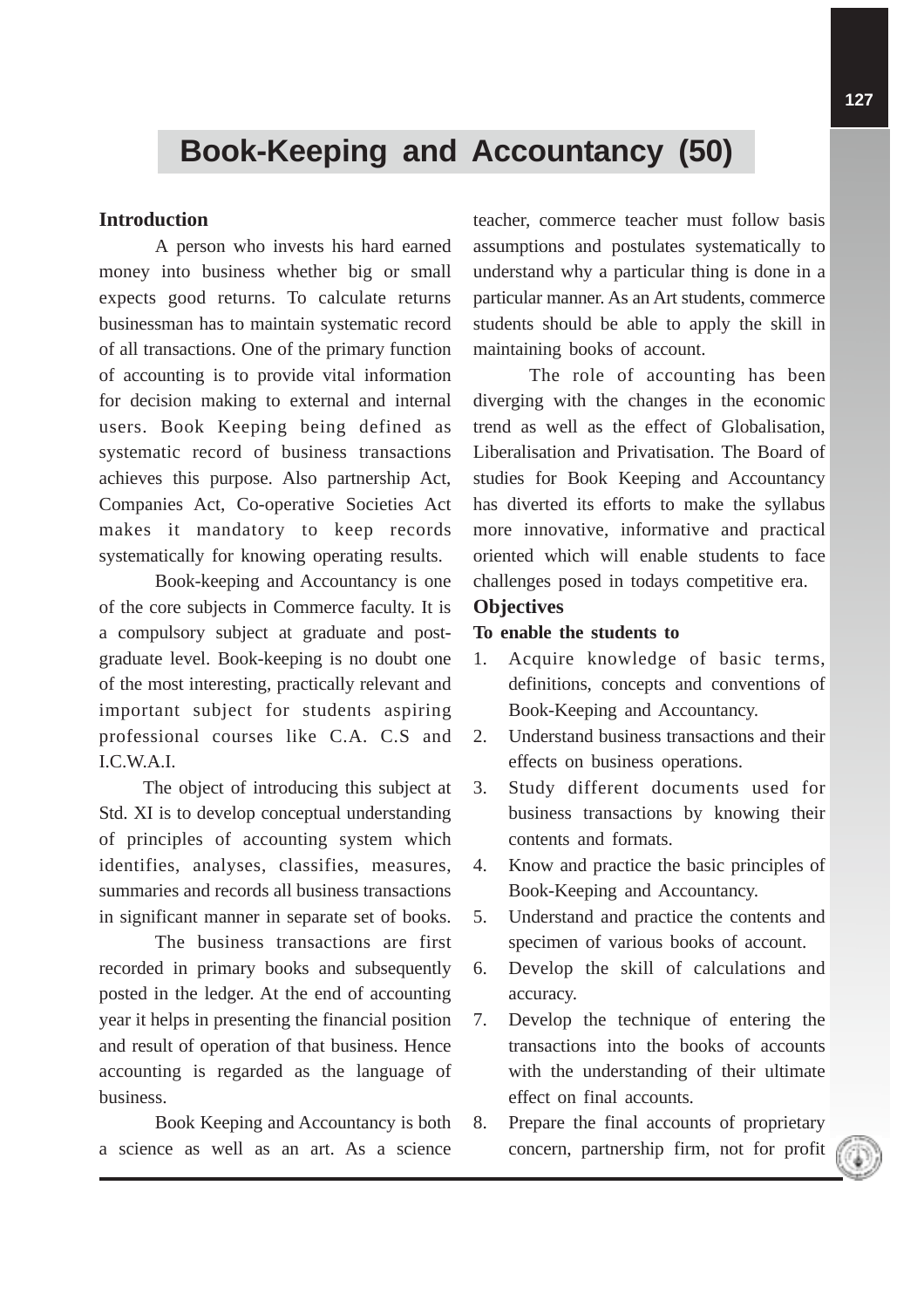organization and learn to analyze them.

- 9. Ascertain profit or loss from incomplete records.
- 10. Learn to use computer in accounting.

# **Std. XI**

# **Sr.No. Topic**

- **1. A. Introduction of Book-keeping and Accountancy**
	- A.1 Meaning and definition
	- A.2 Objectives
	- A.3 Importance and Utility
	- A.4 Difference between Book-Keeping and Accountancy
	- A.5 Basis of Accounting Cash basis and Accrual basis.
	- A.6 Qualitative characteristics of accounting information
	- A.7 Financial Accounting, Cost Accounting, Management Accounting

#### **B. Basic Accounting Terminologies**

- B.1 Business Transactions Cash Transactions and Credit Transactions
- B.2 Goods
- B.3 Profit, loss-Operating and Nonoperating profits, Normal gains and abnormal gains with examples. Difference between profit and Income
- B.4 Assets, Liabilities, Net-worth/ Owners Equity Assets: Fixed/ Current/Tangible/ Intangible/ fictitious
- B.5 Contingent Liability
- B.6 Capital, Drawings
- B.7 Debtors, Creditors
- B.8 Capital Expenditure, Revenue and Deferred Revenue Expenditure
- B.9 Cash discount and Trade discount
- B.10 Solvent and Insolvent
- B.11 Accounting Year
- B.12 Trading Concerns and 'Not for Profit' Concerns
- B.13 Goodwill
- **C. Accounting Concepts, Conventions and Principles and Indian Accounting standards concepts and objectives**
- C.1 Meaning and Importance
- C.2 Business Entity
- C.3 Money measurement
- C.4 Cost
- C. 5 Consistency
- C. 6 Conservatism
- C. 7 Going Concern
- C. 8 Realization
- C. 9 Accrual
- C.10 Dual Aspect
- C.11 Disclosure
- C.12 Materiality
- C.13 Revenue
- C.14 Matching
- C.15 Accounting Standards
- **2. A. Meaning and fundamentals of Double Entry Book-keeping System**
	- A.1 Study of Double Entry Book-keeping system.
	- A.2 Advantages of Double Entry Bookkeeping system.
	- A.3 Comparison of Double Entry Bookkeeping system with Conventional Accounting system.
	- B. **Classification of Accounts and Accounting equations Rules**
		- B.1 Types of accounts-personal, Impersonal accounts- Real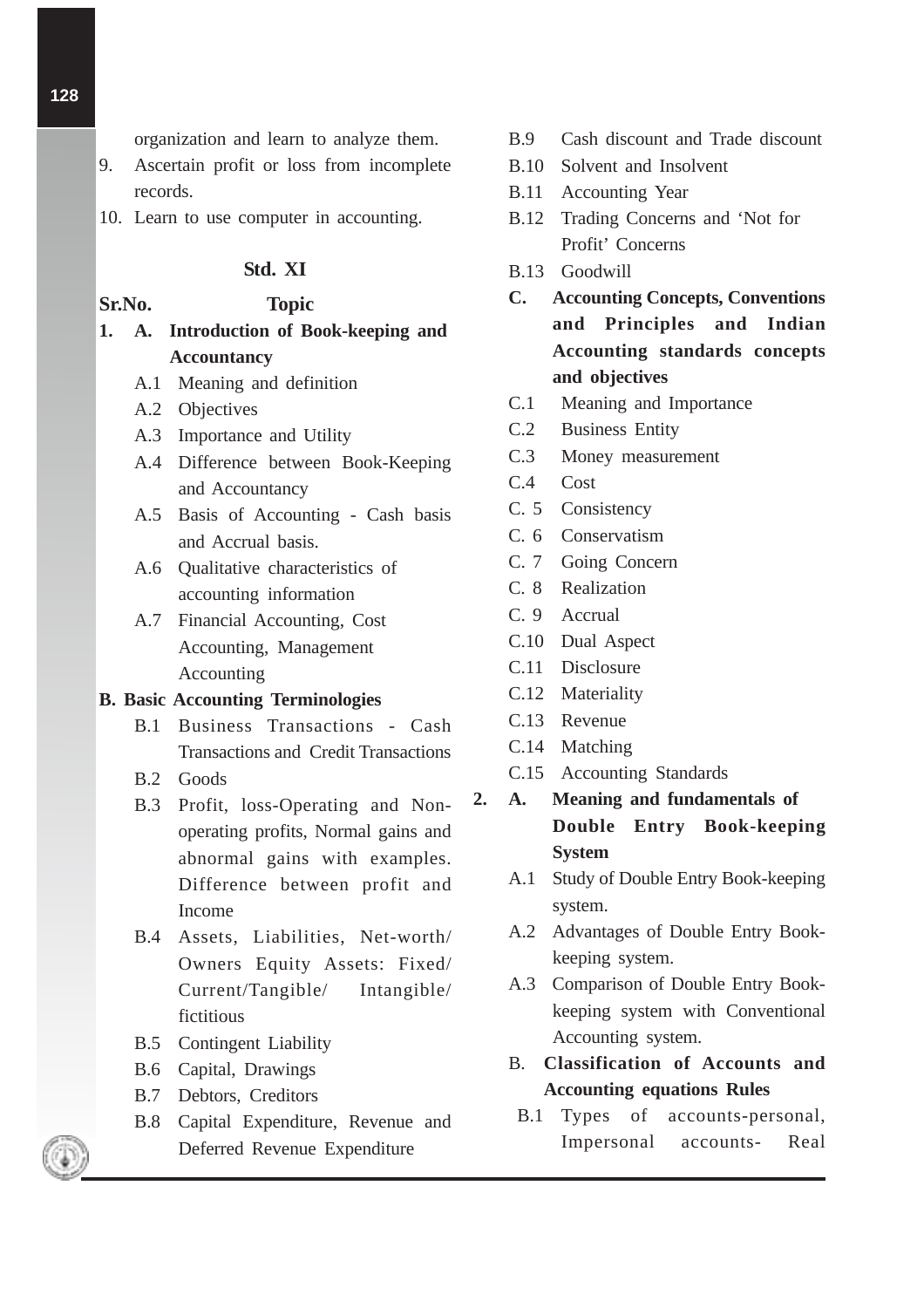accounts, Nominal accounts.

- B.2 Rules for different accounts for passing entries.
- B.3 Illustrations
- B.4 Accounting equations Assets, Liabilities, Revenue and capital expenses
- B.5 Brief: Explanation about IFRS

# **3. Source documents required for Accounting**

- 3. 1 Meaning, contents and specimen.
- 3. 2 Voucher-internal, external voucher
- 3. 3 Petty cash and cash voucher
- 3. 4 Cash and Credit memo
- 3. 5 Receipt
- 3. 6 Debit and Credit note
- 3. 7 Pay-in-slip
- 3. 8 Withdrawal slip
- 3. 9 Cheque-Bearer, Order, Crossed, Account payee
- 3.10 Bank pass book, Bank Statement and Bank advice

# **4 Journal**

- 4.1 Meaning, Importance and utility of Journal.
- 4.2 Specimen of Journal
- 4.3 Writing of Journal entries

# **5. Subsidiary Books**

- 5.1 Meaning, need and specimen of different Subsidiary Books.
- 5.2 Simple Cash Book with cash column only
- 5.3 Cash Book with cash and bank columns
- 5.4 Analytical Petty Cash Book-imprest system.
- 5.5 Purchase Book
- 5.6 Sales Book
- 5.7 Purchase Return Book
- 5.8 Sales Return Book
- 5.9 Bank Book
- 5.10 Journal Proper, Transactions of Discounts to be taken in Journal Proper

#### **6. Ledger**

- 6.1 Meaning, need and contents of ledger be explained
- 6.2 Specimen of ledger
- 6.3 Posting of entries from Subsidiary books to ledger
- 6.4 Balancing of ledger accounts.

# **7. Bank Reconciliation Statement**

- 7.1 Meaning, need and importance
- 7.2 Reasons for difference in bank balance as per cash book and balance as per bank pass book
- 7.3 Specimen of Bank Reconciliation Statement
- 7.4 Preparation of Bank Reconciliation **Statement**

#### **8. Trial balance**

- 8.1 Meaning and Purpose
- 8.2 Specimen of Trial Balance
- 8.3 Preparation of Trial Balance from given balances of accounts.

# **9. Errors and their rectification**

- 9.1 Meaning and effects of errors.
- 9.2 Types of errors Errors of principles, Errors of Ommission, Errors of commission and Compensating Errors.
- 9.3 Steps to locate errors
- 9.4 Errors affecting and not affecting Trial Balance
- 9.5 Treatment of balance of suspense account
- 9.6 Rectification entries

## **10. Depreciation, Provisions and Reserves**

10.1 Depreciation : Meaning, Need and Factors affecting depreciation.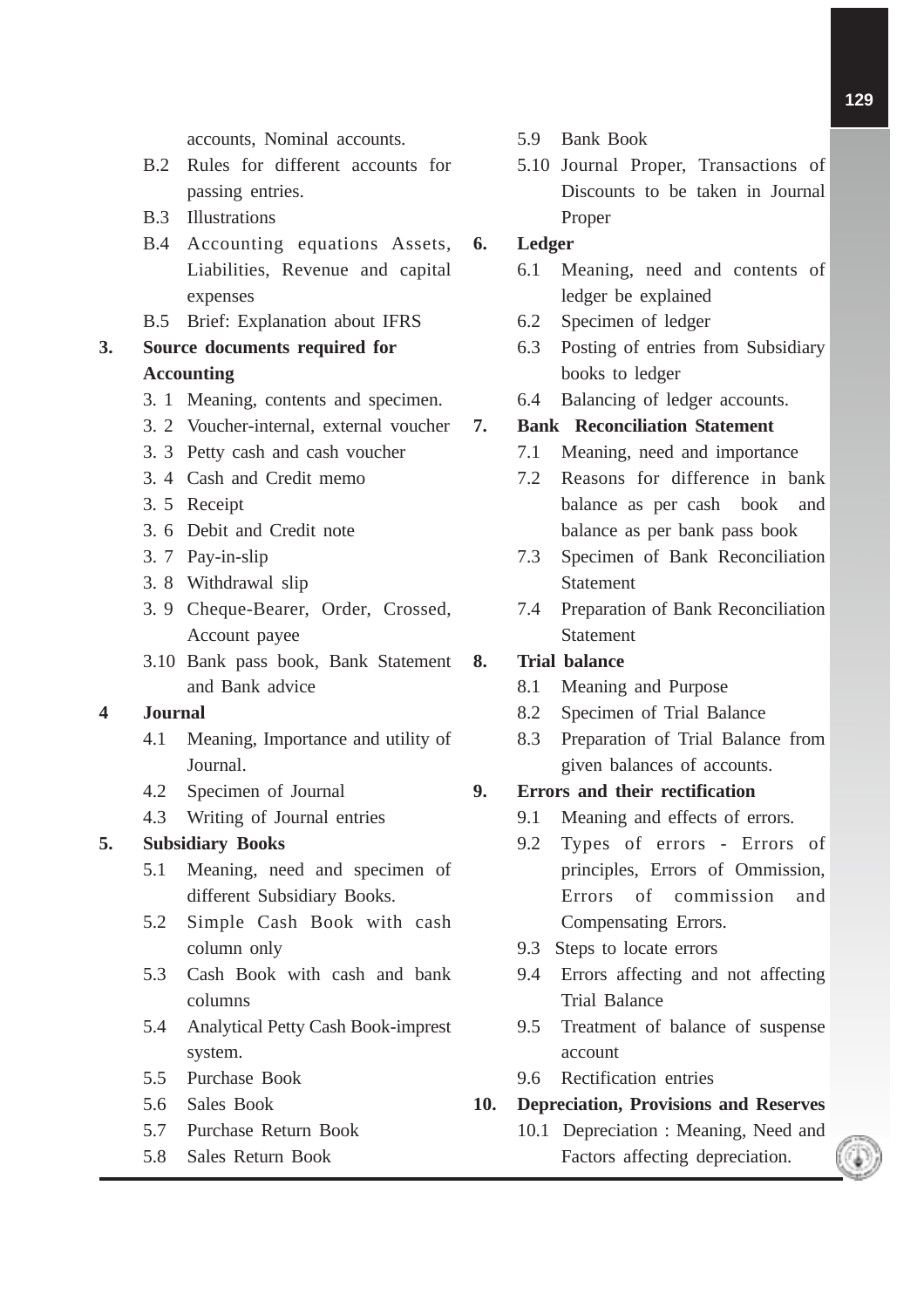- 10.2 Methods of computation of Depreciation : Straight Line Method, Written Down Value Method (Excluding Change in method)
- 10.3 Accounting Treatment of Depreciation : By charging to asset account by creating Provision for depreciation / accumulated depreciation account.
- 10.4 Provisions and Reserves : Meaning, Objectives and Difference between provisions and Reserves.
- 10.5 Types of Reserves : Revenue Reserve, Capital Reserve, General Reserve, Specific reserves, Secret reserves.

# **11. Financial statements of Proprietary concern**

Financial Statements- Meaning, objective and Importance

- 11.1 Preparation of Trading Account
- 11.2 Preparation of Profit and Loss Account
- 11.3 Preparation of Balance Sheet
- 11.4 Effects of following adjustments only
- a. Closing stock
- b. Depreciation
- c. Bad and Doubtful debts
- d. Provision for discount on Debtors and Creditors
- e. Outstanding expenses
- f. Prepaid expenses
- g. Accrued income
- h. Income received in advance
- i. Drawings
- j. Goods distributed as free sample

## **12. Computer in Accounting**

12.1 Introduction to Computer Accounting

#### System :

Components of CAS, Features, Grouping of Accounts, using software of C.A.S.

12.2 Application of computer accounting Automation of accounting process, designing accounting reports, data exchange with other information system.

# **Project Work**

- 1. A study of non-operating expenses of proprietory concern with examples and documents.
- 2. A study of various policies of company as AS-2, AS-6 and AS-10 from annual report.
- 3. A comparative study of conventional and modern system of accounting.
- 4. Analytical study of all assets or documents in your family.
- 5. Collection of all types of documents used in the banks and office.
- 6. A report on organised exhibition on all source documents in your college.
- 7. Visit to any proprietory concern and preparation of journal of 8 days with the help of business transactions.
- 8. A record of different imaginery transactions for 10 days of a new business with capital of  $\overline{z}$  1,00,000, like Stationery shop / Newspaper stall / Medical store / Vegetable stall.
- 9. A study of account books maintained by Mahila Bachat Gat in your area and preparation of financial report.'
- 10. Ledger accounts and trial balance of any business concern with the help of a journal.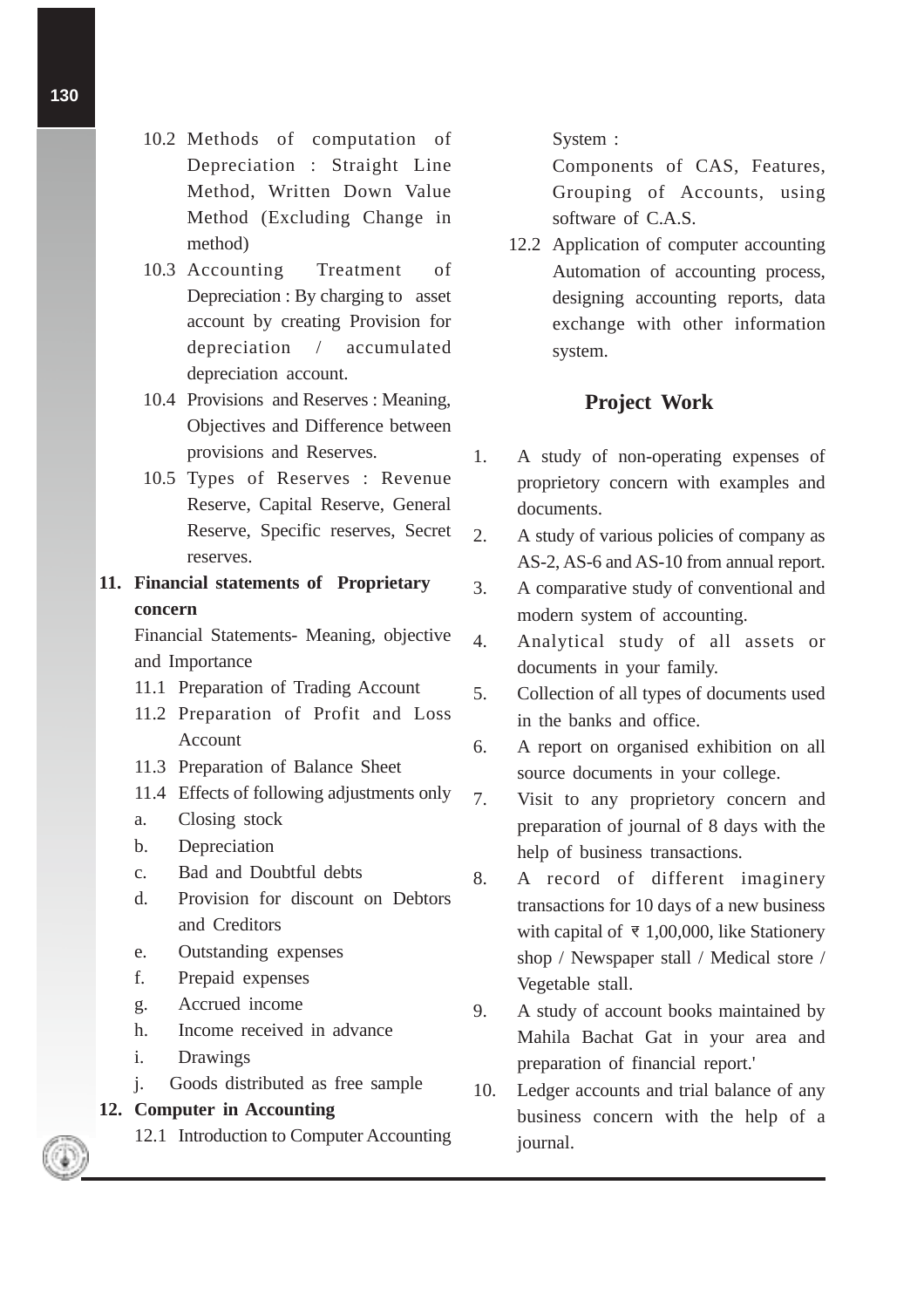- 11. A report on procedure for opening various types of bank accounts.
- 12. A visit to factory or workshop or small scale industry and a study of various methods adopted for calculation of depreciation.
- 13. Final Accounts with the help of journal / subsidiary books of sole trading concern.
- 14. Journalising of household transactions for a month.
- 15. Effects on purchasing power of a customer due to discount.
- 16. Classification of family activities into monetary and non-monetary activities.
- 17. Preparation of Bank Reconciliation Statement from given extracts of Cash book and Pass book balances. (at least 15 reasons expected).
- 18. An analytical study of 25 different ledger accounts.
- 19. A project on the types of accounts related to goods.
- 20. Any one Accounting Package.

#### **Note :**

The above list of projects is given only as guidelines. Students are free to select any topic for project related to the syllabus.

# **Std. XII**

# **Sr. No. Topic**

- **1. Introduction to Partnership**
	- 1.1 Meaning and definitions
	- 1.2 The Indian partnership Act 1932
	- 1.3 Methods of capital accounts
		- i) Fixed Capital Method
		- ii) Fluctuating Capital Method

# **2. Partnership Final Accounts**

2.1 Introduction and Necessity of

preparation of Final Accounts with following adjustments.

# **Adjustments**

- a. Closing stock
- b. Outstanding expenses
- c. Prepaid expenses
- d. Income received in advance
- e. Income receivable
- f. Bad debts
- g. Provision for doubtful debts
- h. Reserve for discount on debtors and creditors
- i. Depreciation
- j. Interest on capital, drawings and loans
- k. Interest on investment and loans
- l. Goods destroyed by fire/ accident (insured / uninsured)
- m. Goods stolen
- n. Goods distributed as free samples
- o. Goods withdrawn by partners
- p. Unrecorded purchases and sales
- q. Capital expenditure included in revenue expenses and vice-versa
- r. Bills Receivable dishonoured
- s. Bills payable dishonoured
- t. Deferred expenses
- u. Capital receipts included in revenue. Receipts and vice-versa
- v. Commission to working partner/ Managers on the basis of Gross profit, Net profit, sales, etc.

# **3. Reconstitution of Partnership**

- 3.1 Meaning and different ways of reconstitution
- 3.2 Admission of a partner
	- 3.2.1 Meaning and Need
	- 3.2.2 Capital brought by new partner
	- 3.2.3 New profit sharing ratio
	- 3.2.4 Sacrifice ratio
	- 3.2.5 Goodwill Meaning, Methods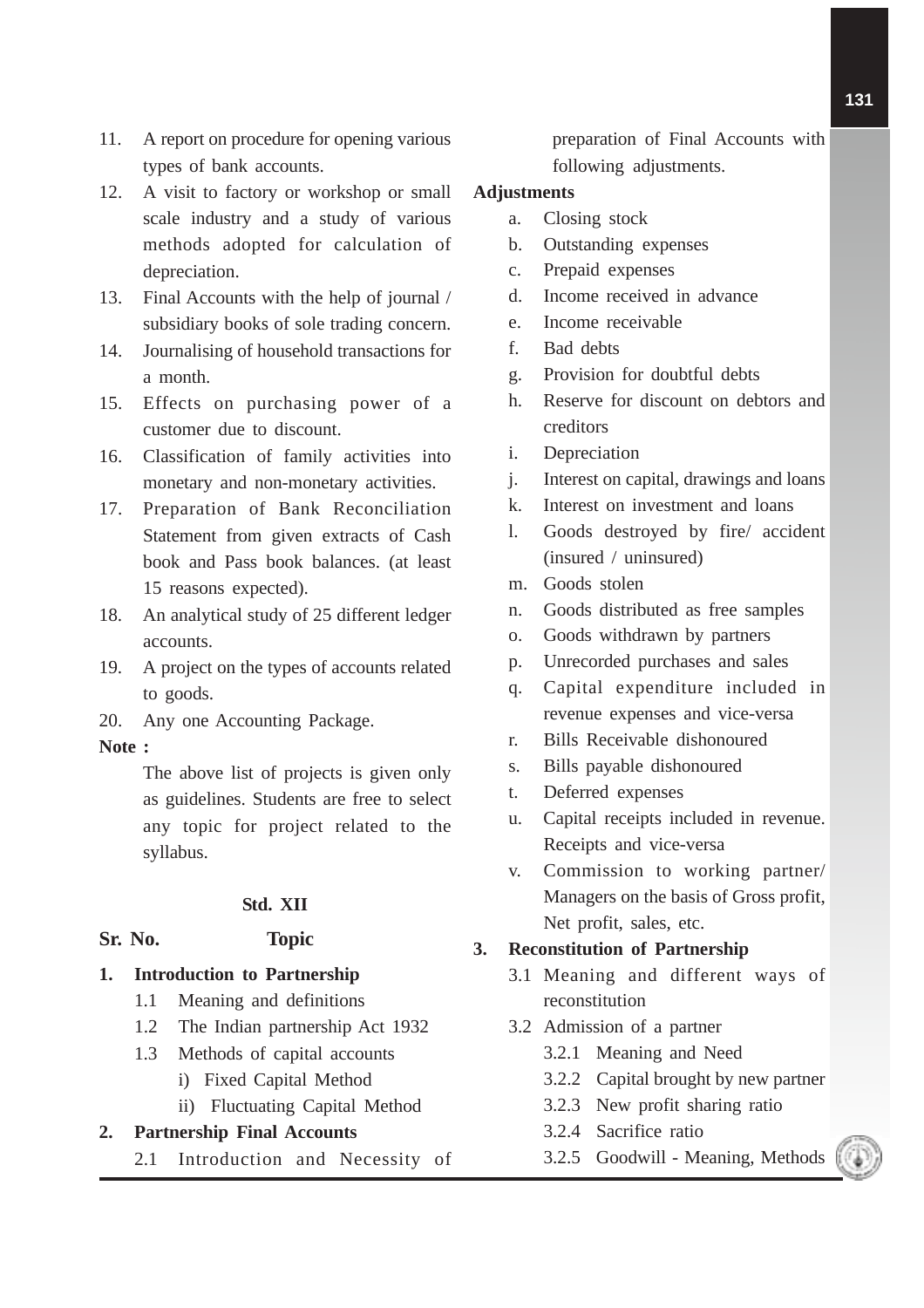of valuation and treatment of goodwill.

- i) Average profit method
- ii) Super profit method
- 3.2.6 Adjustment of accumulated profits and losses.
- 3.2.7 Revaluation of assets and liabilities
- 3.2.8 Adjustment of capitals
- 3.3 Retirement / Death of a partner
	- 3.3.1 Meaning, need
	- 3.3.2 New ratio
	- 3.3.3 Gain ratio
	- 3.3.4 Treatment of goodwill
	- 3.3.5 Adjustment of accumulated profits and lossess
	- 3.3.6 Revaluation of assets and liabilities
	- 3.3.7 Adjustment of capital
	- 3.3.8 Amount due to retiring parter
	- 3.3.9 Death of partner

### **4. Dissolution of Partnership Firm**

- 4.1 Simple dissolution
- 4.2 Dissolution under Insolvancy situation

# **5. Accounts of "Not for Profit" concerns**

- 5.1 Introduction, meaning and features of "Not for Profit" concerns.
- 5.2 Receipts and Payments Accountmeaning and features. Distinction between Income and Expenditure account.
- 5.3 Preparation of Income and Expenditure Account and Balance Sheet with the following

#### **a) Additional Information**

- 1. Outstanding expenses and prepaid expenses of the current and previous year
- 2. Accrued income and income received

in advance

- 3. Subscription received in advance and Subscription outstanding of the current and previous year
- 4. Depreciation
- 5. Capitalisation of entrance fees.
- 6. Creation of special funds out of donations
- 7. Stock of stationery
- 8. Opening balances of assets and liabilities

# **b) Important Items**

Entrance fess, Subscriptions, Legacy, life membership fees, Sale of old assets, Scrap, News papers, Specific donation, General Donations, Specific Funds, Endowment fund

# **6. Single entry system**

- 6.1 Introduction
- Meaning of single entry system.
- Difference between single entry and double entry system.
- 6.2 Preparation of statements
- 6.3 Additional information.
- Additional capital
- Drawings
- Depreciation on fixed Asset
- Bad Debts
- Reserve for Doubtful Debts
- Undervaluation and Overvaluation of Assets and Liabilities
- Interest on loan
- Interest on capital
- Interest on Drawings
- Partners salary
- Outstanding / Unpaid expenses
- Prepaid Expenses/ Expenses paid in advance.
- Illustrations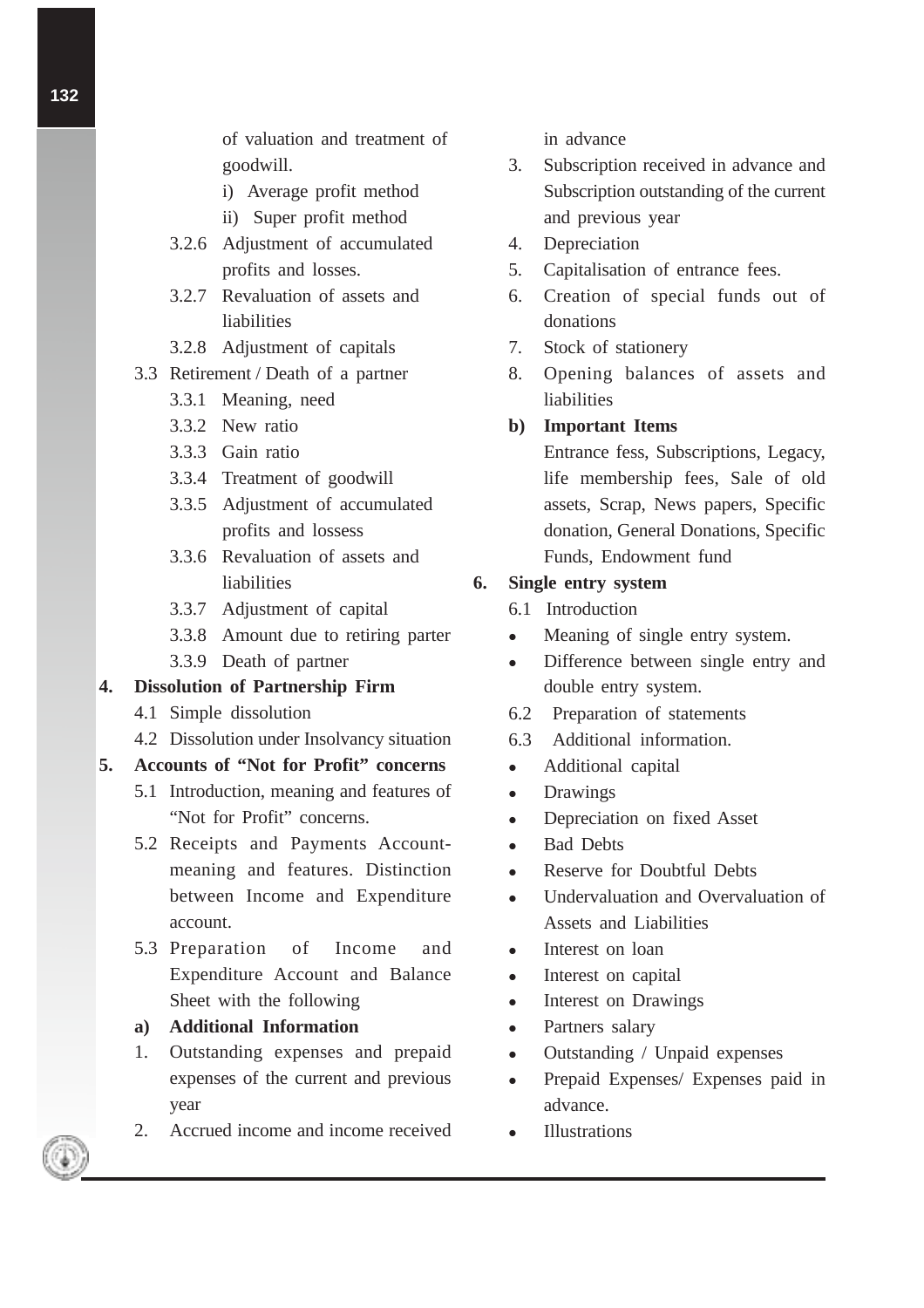# **7. Bill of Exchange (Only Trade Bill)**

- 7.1 Introduction, necessity, Meaning, Definition of Bill of Exchange
- 7.2 Draft/format of Bills, Parties to the Bill of Exchange, Acceptance of Bill, Terms of Bill, Days of Grace, Date of maturity, Due Date, Types of Bill
- 7.3 Honouring of Bill, Dishonour of Bill, Noting and Protesting of Bill, Notary Public and Noting Charges
- 7.4 Accounting Treatment of Bill by the Drawer/Holder and Drawee in following cases
- a) Retaining the Bill till due date. honour/dishonour, insolvency of the drawee/ acceptor
- b) Endorsement of the Bill, Honour/ dishonour and also insolvency of acceptor
- c) Discounting the Bill with the Bank honour/dishonour and insolvency.
- d) Sending the Bill to the Bank for collection, honour/ dishonour and insolvency
- e) Renewal of Bill-Reasons for Renewal of the Bill. Renewal of Bill with or without charging interest
- f) Making part payment of basic amount, interest and noting charges and drawing of new Bill
- g) Honour/dishonour of New Bill
- h) Insolvency of the acceptor and settlement of his account
- i) Retirement of Bill
- j) Journal Entries and Ledger
- **8. Company Accounts Part-I Accounting for shares**
	- 8.1 Share and share capital, Meaning, Nature and Types
- 8.2 Accounting for Share Capital: Issue and Allotment of Equity Shares. Private placement of shares. Public subscription of shares. Over subscription and Under subscription of shares. Issue at Par and premium, and at discount, Calls in advance in arrears, Issue of shares for consideration other than cash
- 8.3 Accounting treatment of forfeiture and re-issue
- 8.4 Disclosure of Share capital in Company's Balance Sheet (Horizontal form)

# **9. Company Accounts Part-II Accounting for Debentures**

- 9.1 Debentures : Meaning, Issue of debentures at par, at premium and at discount
- 9.2 Issue of debentures for consideration other than cash. Interest on Debentures

# **10. Analysis of financial statements**

- 10.1 Financial statement Analysis: meaning, objectives and limitations
- 10.2 Tools for financial statement Analysis-meaning of comparative statements, common size statements, cash flow analysis, and Ratio analysis
- 10.3 Accounting Ratios : Meaning objectives and classification of Ratios
- 10.4 Introductions to current ratio, liquid ratio, Gross profit ratio, operating profit ratio and Net profit ratio. ROI, ROCI